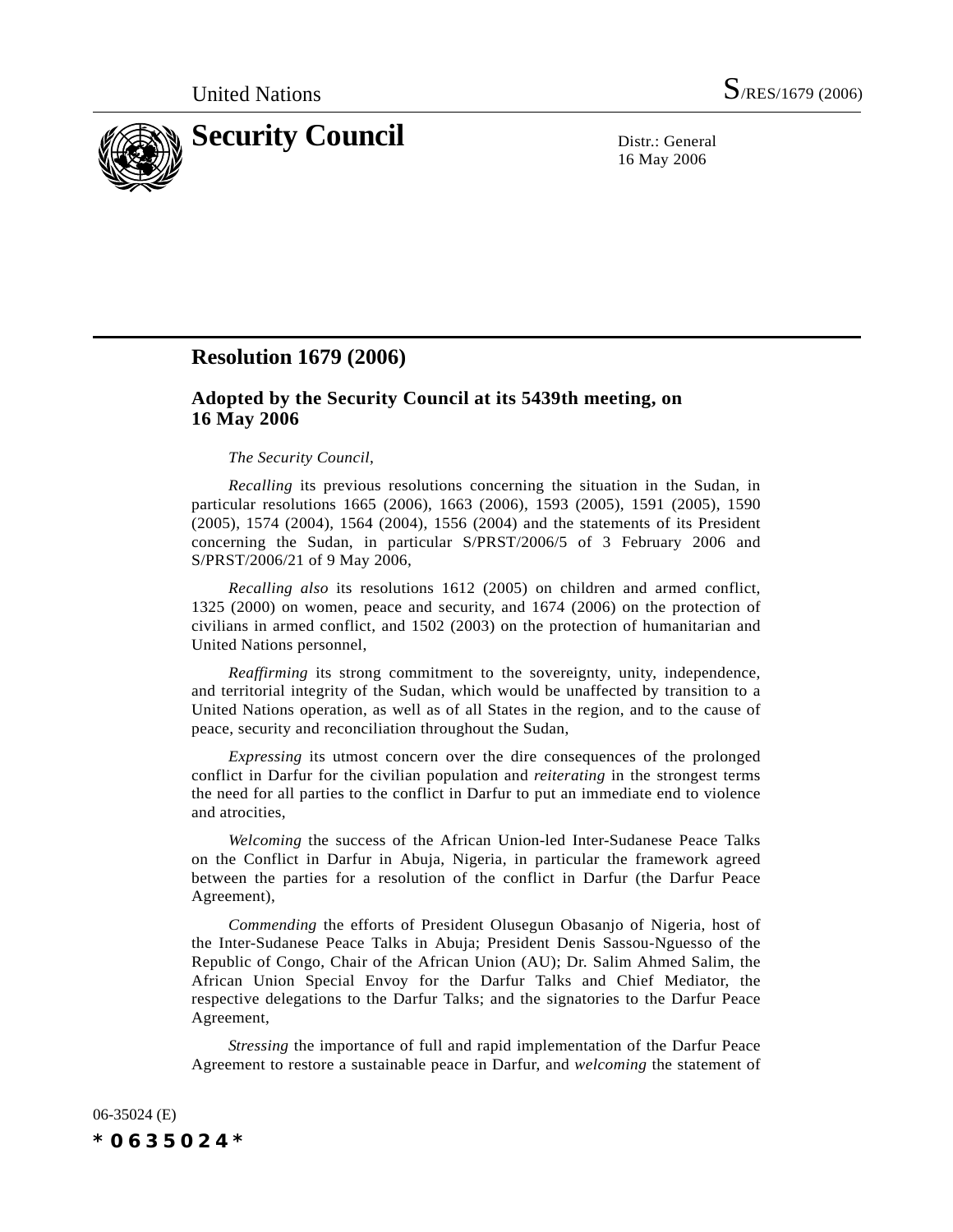9 May 2006 by the representative of the Sudan at the United Nations Security Council Special Session on Darfur of the Government of National Unity's full commitment to implementing the Darfur Peace Agreement,

*Reaffirming* its concern that the persisting violence in Darfur might further negatively affect the rest of the Sudan, as well as the region, including the security of Chad,

*Noting* with deep concern the recent deterioration of relations between the Sudan and Chad, and *urging* the Governments of both countries to abide by their obligations under the 8 February 2006 Tripoli Agreement and to implement the confidence-building measures which have been voluntarily agreed upon,

*Commending* the efforts of the African Union for successful deployment of the African Union Mission in the Sudan (AMIS), despite exceptionally difficult circumstances, and AMIS's role in reducing large-scale organized violence in Darfur, and *commending* further the efforts of Member States and regional and international organizations that have assisted AMIS in its deployment,

*Taking note* of the communiqués of 12 January, 10 March and 15 May 2006 of the Peace and Security Council of the African Union regarding transition of AMIS to a United Nations operation,

*Stressing* that a United Nations operation would have, to the extent possible, a strong African participation and character,

*Welcoming* the efforts of Member States and regional and international organizations to maintain and strengthen their support to AMIS and potentially to a follow-on United Nations operation on Darfur, *looking forward to*, *in particular*, the convening of a pledging conference in June, and *appealing to* African Union partners to provide the necessary support to AMIS to allow it to continue to perform its mandate during the transition,

*Determining* that the situation in the Sudan continues to constitute a threat to international peace and security,

Acting under Chapter VII of the Charter of the United Nations,

1. *Calls upon* the parties to the Darfur Peace Agreement to respect their commitments and implement the agreement without delay, *urges* those parties that have not signed the agreement to do so without delay and not to act in any way that would impede implementation of the agreement, and *expresses its intention* to consider taking, including in response to a request by the African Union, strong and effective measures, such as a travel ban and assets freeze, against any individual or group that violates or attempts to block the implementation of the Darfur Peace Agreement;

2. *Calls upon* the African Union to agree with the United Nations, regional and international organizations, and Member States on requirements now necessary, in addition to those identified by the joint assessment mission of December 2005, to strengthen AMIS's capacity to enforce the security arrangements of the Darfur Peace Agreement, with a view to a follow-on United Nations operation in Darfur;

3. *Endorses* the decision of the African Union Peace and Security Council in its communiqué of 15 May 2006 that, in view of the signing of the Darfur Peace Agreement, concrete steps should be taken to effect the transition from AMIS to a